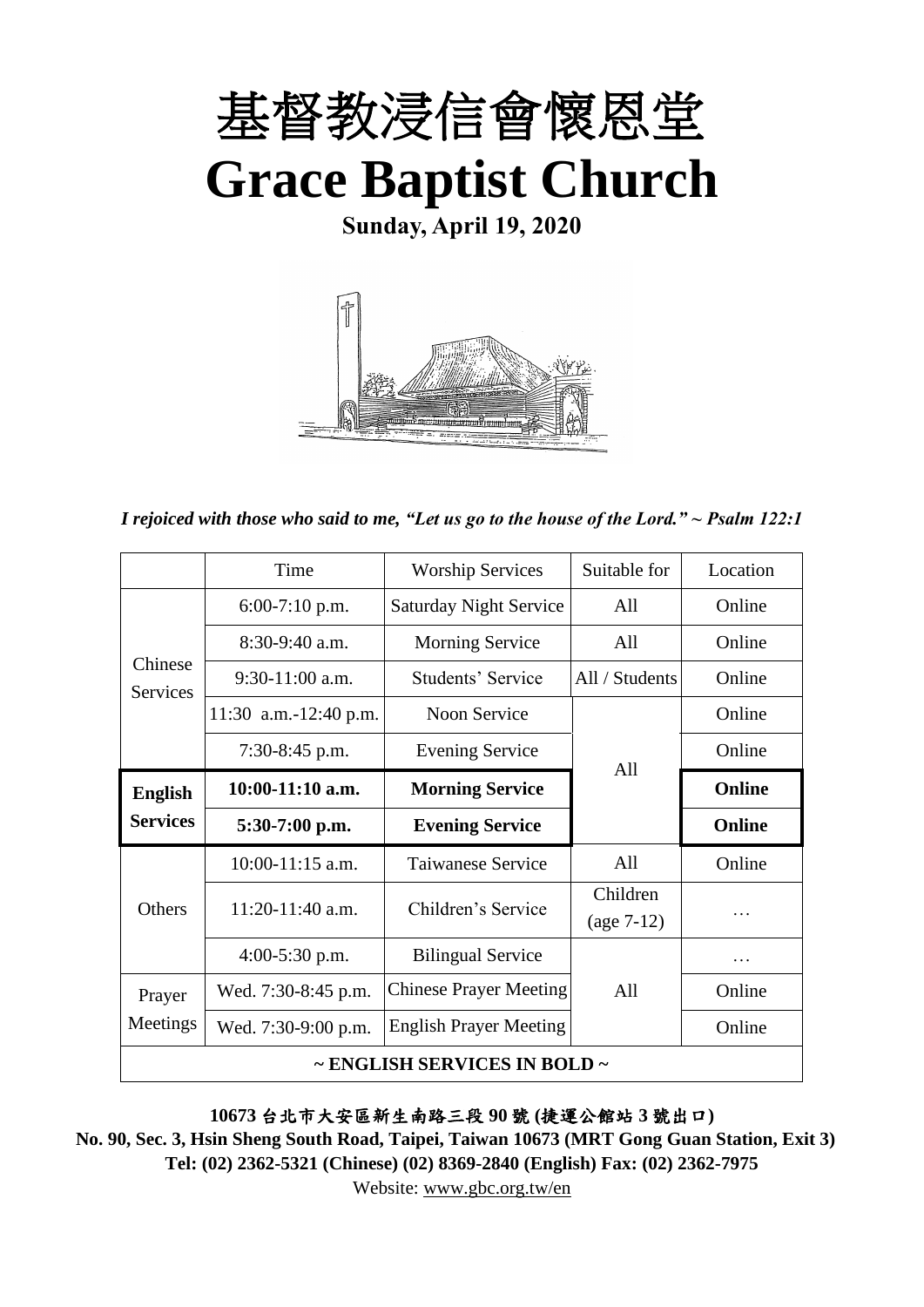#### **Welcome to Grace Baptist Church English Congregation. Thank you for choosing to worship with us and celebrate the glory of our Lord.**

| Morning Worship Service – 10:00 a.m. |                                                              |                             |  |  |  |  |  |
|--------------------------------------|--------------------------------------------------------------|-----------------------------|--|--|--|--|--|
| Sunday, April 19, 2020 (Online)      |                                                              |                             |  |  |  |  |  |
| Prelude                              |                                                              | Vicky Lin                   |  |  |  |  |  |
| Greeting/Prayer                      |                                                              | Minister Kevin Wang         |  |  |  |  |  |
| Worship through Music                | "Crown Him King of Kings"                                    |                             |  |  |  |  |  |
|                                      | "Before the Throne of God above"                             |                             |  |  |  |  |  |
| Pastoral Prayer                      |                                                              | <b>Pastor Nick Brideson</b> |  |  |  |  |  |
| Worship through Music                | "Christ, Our Hope in Life and Death"<br>"Knowing You, Jesus" | Minister Kevin Wang         |  |  |  |  |  |
| <b>Offertory Prayer</b>              |                                                              | <b>Pastor Nick Brideson</b> |  |  |  |  |  |
| Tithes and Offerings                 |                                                              |                             |  |  |  |  |  |
| Doxology                             |                                                              |                             |  |  |  |  |  |
| Pray for Our Church                  |                                                              | Minister Priscilla Liao     |  |  |  |  |  |
| Special Music                        | "Behold Our God"                                             | Hallel Singers Video        |  |  |  |  |  |
| <b>Scripture Reading</b>             | 1 Corinthians 15:20-28                                       | Minister Priscilla Liao     |  |  |  |  |  |
| Message                              | Why the Resurrection Matters                                 | <b>Pastor Nick Brideson</b> |  |  |  |  |  |
| <b>Response Song</b>                 | "Christ, Our Hope in Life and Death"                         |                             |  |  |  |  |  |
| Benediction                          |                                                              |                             |  |  |  |  |  |
| Welcome                              |                                                              |                             |  |  |  |  |  |
| Closing Song                         | "As the Lord Is with Us"                                     | Minister Kevin Wang         |  |  |  |  |  |
| Postlude                             |                                                              | Vicky Lin                   |  |  |  |  |  |
|                                      | ເຮນກ                                                         |                             |  |  |  |  |  |



#### **Our Vision Is to Spread the Gospel**

To achieve this, we aim: 1.To become a house of prayer 2.Through prayer, to build the body of Christ 3.From the body, to do the work of mission in Taipei, Taiwan, and neighboring countries "*but you will receive power when the Holy Spirit has come upon you; and you shall be My witnesses both in Jerusalem, and in all Judea and Samaria, and even to the remotest part of the earth*." - Acts 1:8 (NASB)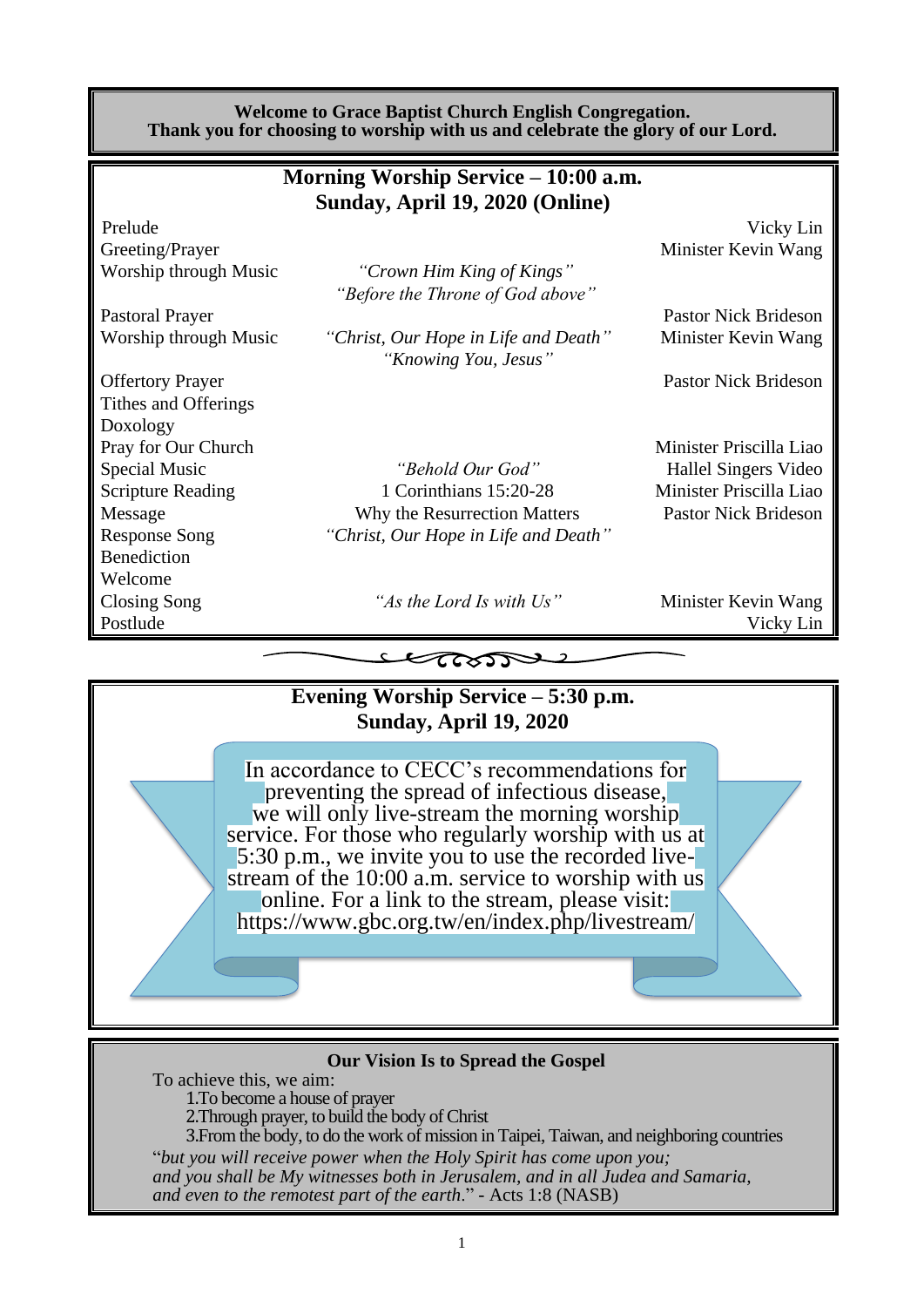#### **Sermon Topic: Why the Resurrection Matters Scripture: 1 Corinthians 15:20-28**

**Speaker: Pastor Nick Brideson April 19, 2020** 

#### **Scripture: 1 Corinthians 15:20-28 (NASB)**

 $20$  But now Christ has been raised from the dead, the first fruits of those who are asleep. <sup>21</sup> For since by a man came death, by a man also came the resurrection of the dead. <sup>22</sup> For as in Adam all die, so also in Christ all will be made alive. <sup>23</sup> But each in his own order: Christ the first fruits, after that those who are Christ's at His coming,  $^{24}$  then comes the end, when He hands over the kingdom to the God and Father, when He has abolished all rule and all authority and power. <sup>25</sup> For He must reign until He has put all His enemies under His feet.  $26$  The last enemy that will be abolished is death.  $27$  For HE HAS PUT ALL THINGS IN SUBJECTION UNDER HIS FEET. But when He says, "All things are put in subjection," it is evident that He is excepted who put all things in subjection to Him. <sup>28</sup> When all things are subjected to Him, then the Son Himself also will be subjected to the One who subjected all things to Him, so that God may be all in all.

**Notes:**

 $\overline{\phantom{a}}$ 



#### **Sermon Next Sunday,** *April 26***:**

| <b>Speaker</b>                                                                                                                           | <b>Topic</b> | <b>Bible Text</b> |  |  |  |
|------------------------------------------------------------------------------------------------------------------------------------------|--------------|-------------------|--|--|--|
| Minister Kevin Wang                                                                                                                      | Love         | John $15$         |  |  |  |
| Study the Bible text ahead and you will get more from the sermon. You are<br>welcome to join one of the Sunday classes listed on page 5. |              |                   |  |  |  |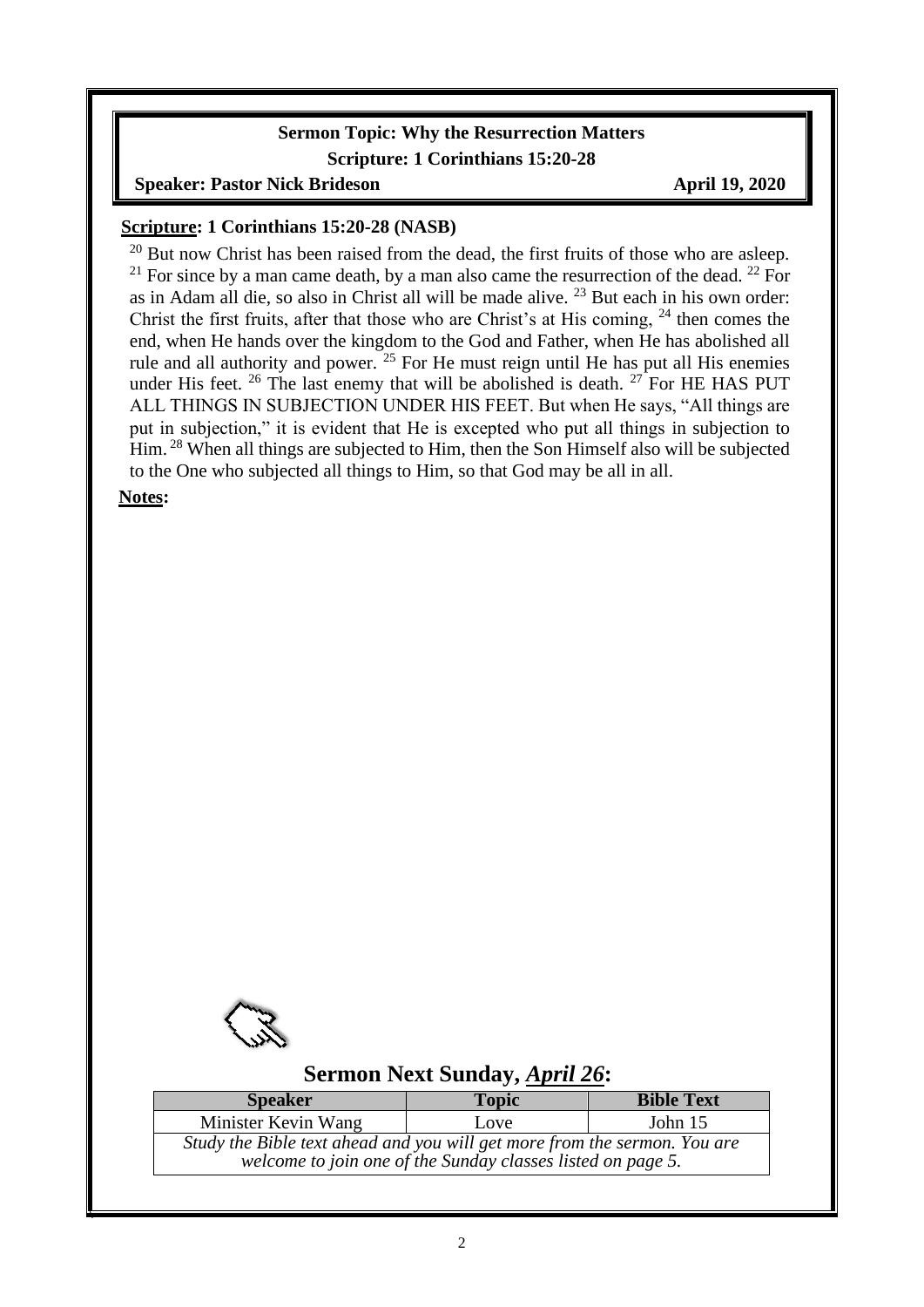## **Wednesday Night Prayer Meeting**

*"My house shall be called a house of prayer" (Matthew 21:13)*

Let us be a church of prayer. Come and pray with brothers and sisters in Christ. Although we usually meet in Room 301, **currently until May 7**, **we are meeting online via Zoom**. If you would like information on the Zoom meeting or if you have a prayer request, please contact Minister Priscilla Liao at [priscilla@gbc.org.tw.](mailto:priscilla@gbc.org.tw)

Prayer Focus for this coming Wednesday:

| 1st Week                                  | $2nd$ Week | 3rd Week        | <b>4th Week</b> | 5th Week  |
|-------------------------------------------|------------|-----------------|-----------------|-----------|
| Caring/Healing/Families   Church Ministry |            | <b>Missions</b> | <b>The Lost</b> | The World |



## **Vacation Bible School**

Due to the COVID-19 situation, Vacation Bible School is cancelled this year.

## **Taitung VBS Mission Trip**

Due to the COVID-19 situation, Taitung VBS Mission Trip is cancelled this year.

# **Next Baptism: July 26**



Because of the COVID-19 situation, our April baptism service is cancelled. The English Congregation will have its next Baptism Service from 5:30 to 7:00 p.m. on July 26 in the Sanctuary during the Evening Service.

## **Steps of applying for the baptism --**

- 1. Attend the course "Christianity 101" as preparation for baptism. This class introduces participants to the basics of Christianity. Anyone is welcome to attend, but candidates for baptism must complete this class before being baptized. Currently this class is via Internet. Please contact the Leader, Yuri Shih, for how to join, at yuchen phone@hotmail.com.
- 2. Attend the "New Members' Class"- a one-hour class that is currently held every 3 months. The next New Members' class is on Sunday, June 21, from 3 to 4 p.m. in Room 307. During that class, we will talk about what it means to be a member of Grace Baptist Church, what we believe, our church strategy and our purpose. Please join the class directly then.
- 3. Testimony about 300-500 words (written)
- 4. Interview 1 hour individual interview

## **Tax Receipts**

GBC church office has already mailed out annual offering/donation receipts for 2019. If you don't receive your receipt soon or have questions, please contact SueJenny at: [suejenny@gbc.org.tw.](mailto:suejenny@gbc.org.tw) If you want the receipt, please write your name and other contact information CLEARLY on the envelope so you will get the receipt on time.

If you don't need a receipt, please put your offering in the offering bag directly without having to put it in an offering envelope.

## **Making Offerings during COVID-19**

GBC provides a variety of ways to make offerings. Information is available on the GBC website:

- In English:
- [www.gbc.org.tw/en/index.php/offering](http://www.gbc.org.tw/en/index.php/offering/) In Chinese:
- www.gbc.org.tw/index.php/donation

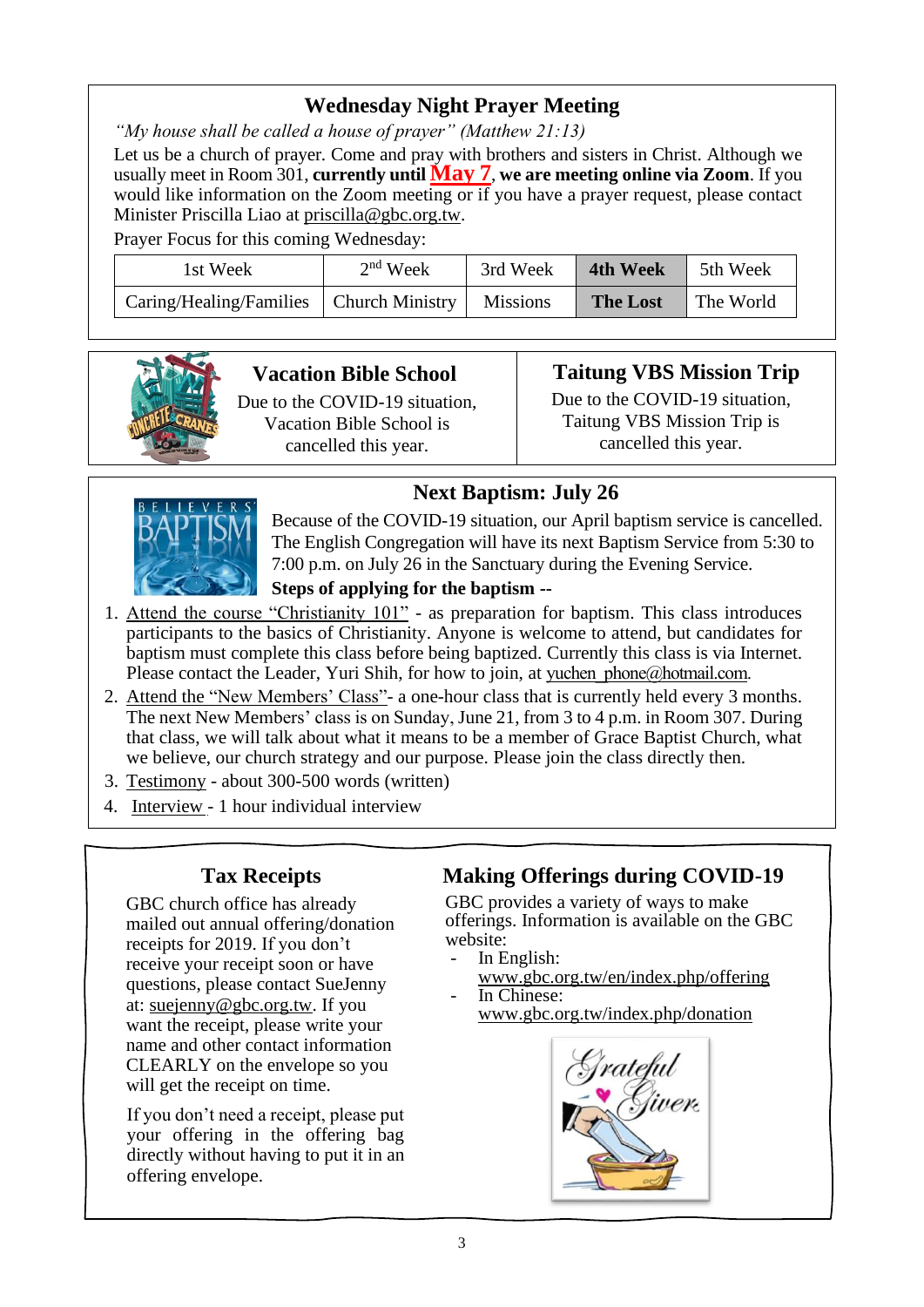# **GBC Night Prayer ("**懷恩晚禱**")**

During the time that GBC closes its physical meetings, Senior Pastor Peter Wu, and his wife Cindy are leading the GBC family to pray via video for the COVID-19 situation and for the needs of people during this difficult time.

Pastor Wu and his wife invite you to go to the GBC Chinese website main page to watch the video and pray with them (and with many others online) to seek God's mercy together. The prayer video is in Chinese and is posted at 9:00 p.m. every night except Wednesday, but you can watch it anytime.



## **Online Meetings Available during COVID-19 Situation**

Due to the COVID-19 situation, all GBC meetings and activities in GBC will be cancelled or held online until **May 7**. The measures that the church will apply after May 7 will be announced at a future date. If you have questions, please contact the staff.

#### **GBC English Congregation welcomes you to join us online:**

- ⚫ **Sunday online worship service:** 10:00 a.m. on Sunday Suggested steps:
	- 1. Download the bulletin (5 to 10 minutes before 10:00 a.m., go to the GBC website at www.gbc.org.tw/en, and click "Today's Bulletin".)
	- 2. Prepare your heart to worship (Prepare the Bible, offering envelope, pen, notebook & preferably go to a quiet place.)
	- 3. Worship online (Click "Live Worship" on the GBC website.)
- ⚫ **Wednesday Night Prayer Meeting:** 7:30 p.m. on Wednesday Email Minister Priscilla [\(priscilla@gbc.org.tw\)](mailto:priscilla@gbc.org.tw) for how to join the Zoom prayer meeting.
- ⚫ **Christianity 101 class:** 11:30 a.m. on Sunday The basics of Christianity in 10 classes – required for baptism. Contact the leader, Yuri Shih, to join at yuchen phone@hotmail.com
- ⚫ **Bible Studies for Life adult classes:** Online (Zoom) class times and contact emails are listed on page 5 of the bulletin.
- **Small Groups:** Online (Zoom) group times and contact emails are listed on page 5 of the bulletin.

## **COVID-19 PRECAUTIONS**

**The government asks ALL people to NOT travel overseas. ALL people who arrive in Taiwan from overseas MUST self-quarantine for 14 days. During your quarantine, GBC welcomes you to join our worship via the Internet. Please check the information above for worship online.**



- Baptism in April
- Children's Art Festival in May
- Child Dedication on Mothers' Day
- VBS in July
- Taitung mission trip in August

**Check the GBC website for updates at [www.gbc.org.tw/en](http://www.gbc.org.tw/en)**

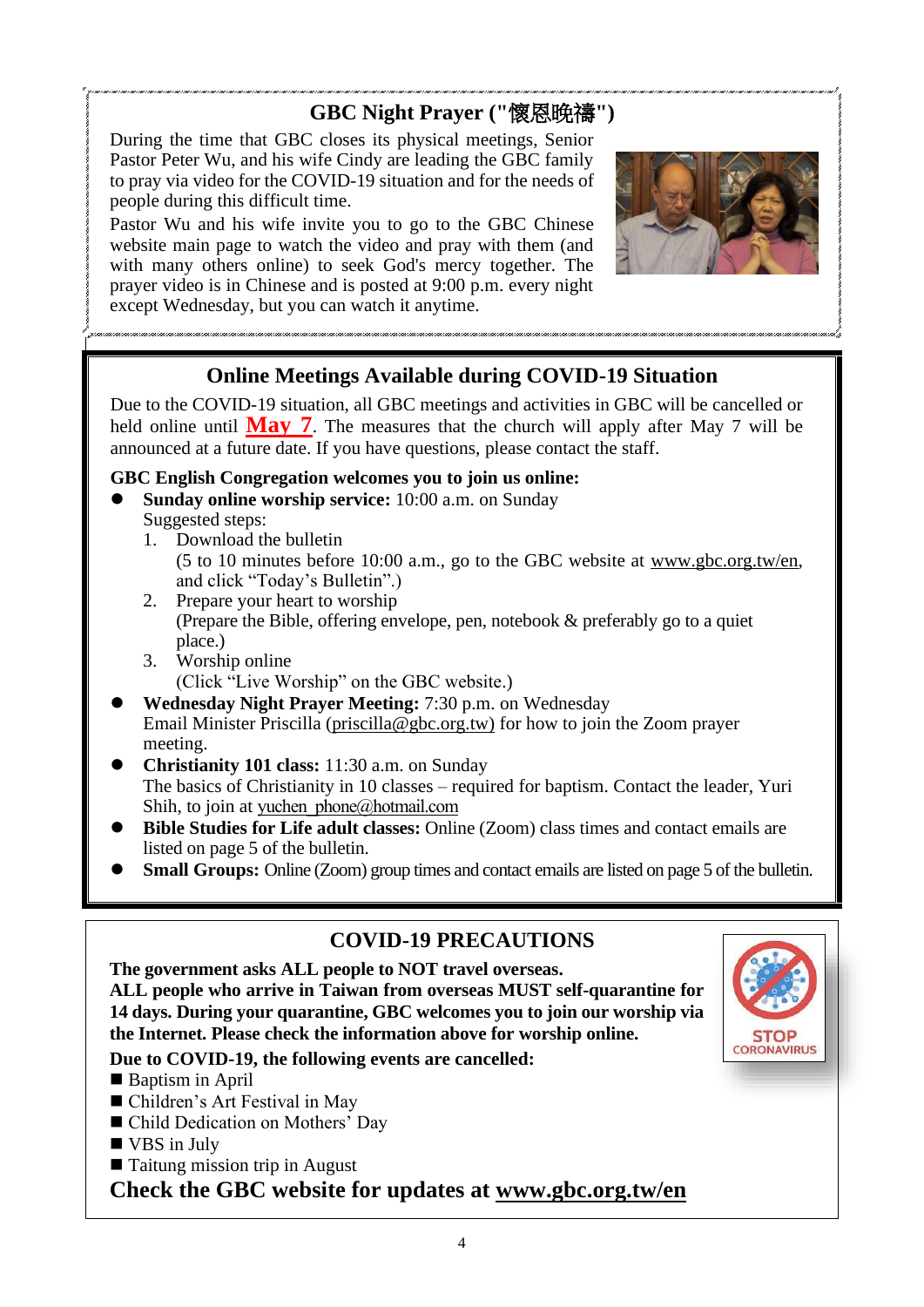| Sunday School Information<br>YOU ARE ENCOURAGED TO JOIN A CLASS ONLINE |              |                                                                                                                                            |  |  |  |
|------------------------------------------------------------------------|--------------|--------------------------------------------------------------------------------------------------------------------------------------------|--|--|--|
| <b>Class</b>                                                           | <b>Time</b>  | Online classes available.<br>Contact the leader below by email for<br>online meeting details.                                              |  |  |  |
| <b>Beginning Christian Life</b>                                        |              |                                                                                                                                            |  |  |  |
| Alpha - new and non-Christians                                         | 11:45 a.m.   | Cancelled TODAY                                                                                                                            |  |  |  |
| Christianity 101 - required for<br>baptism                             | 8:00 p.m.    | Yuri Shih at: yuchen phone@hotmail.com<br>Time change                                                                                      |  |  |  |
| <b>Maturing Christians</b>                                             |              |                                                                                                                                            |  |  |  |
|                                                                        | 9:00 a.m.    | Chien Ferng at: cferng@gmail.com                                                                                                           |  |  |  |
| <b>Bible Studies for Life</b>                                          | $11:30$ a.m. | 3 classes:<br>- Chien Ferng at: cferng@gmail.com<br>- Kevin Hartman at: ceciliankevin@gmail.com<br>- Roy Treurnicht at: roytreur@gmail.com |  |  |  |
|                                                                        | 2:00 p.m.    | Foua Xiong at: foua201@gmail.com                                                                                                           |  |  |  |
|                                                                        | $4:00$ p.m.  | Joel Morey at: joel.morey@yahoo.com                                                                                                        |  |  |  |

Due to the COVID-19 situation some of the small group meetings are held online and some are cancelled. Please contact the leaders by email if you are interested in joining.

| <b>Small Groups</b>                                                                                                                                                                                                                             |                                            |                                                           |                           |  |  |
|-------------------------------------------------------------------------------------------------------------------------------------------------------------------------------------------------------------------------------------------------|--------------------------------------------|-----------------------------------------------------------|---------------------------|--|--|
| <b>Type of Group</b>                                                                                                                                                                                                                            | <b>Name</b>                                | Day/Time                                                  | <b>Contact Emails</b>     |  |  |
| <b>Students</b>                                                                                                                                                                                                                                 | <b>International Students Group</b>        | Friday<br>$7:30 - 9:00 \text{ pm}$                        | cesaledro57@gmail.com     |  |  |
| Couples/                                                                                                                                                                                                                                        | Couples Group                              | Sunday<br>11:30 am $-$ 1:00 pm                            | alan.triciac@gmail.com    |  |  |
| <b>Parenting</b>                                                                                                                                                                                                                                | <b>Parenting Group</b>                     | $2nd$ & 4 <sup>th</sup> Sunday<br>$11:30$ am $- 12:30$ pm | rod_syverson@hotmail.com  |  |  |
| Women                                                                                                                                                                                                                                           | Women's Breakfast Group                    | $2nd$ Saturday<br>$8:30 - 10:30$ am                       | foua201@gmail.com         |  |  |
| Language/<br><b>Nationality</b>                                                                                                                                                                                                                 | <b>Indonesian Community Group</b>          | Sunday<br>$11:30$ am $-12:45$ pm                          | sagitamaria@gmail.com     |  |  |
|                                                                                                                                                                                                                                                 | Salt & Light                               | Sunday<br>$1:30 - 3:00$ pm                                | paulhan2908@gmail.com     |  |  |
|                                                                                                                                                                                                                                                 | <b>Bilingual Interpretation Group</b>      | Sunday<br>$2:00 - 4:00$ pm                                | cfindler@yahoo.com        |  |  |
|                                                                                                                                                                                                                                                 | Crown of Beauty                            | Saturday<br>$2:00 - 4:00$ pm                              | clemence4261@gmail.com    |  |  |
| <b>General</b>                                                                                                                                                                                                                                  | <b>Thursday Night Bible</b><br>Study Group | Thursday<br>$7:30 - 9:00$ pm                              | rod_syverson@hotmail.com  |  |  |
|                                                                                                                                                                                                                                                 | NanGang Group                              | Friday<br>$7:00 - 9:30$ pm                                | sagitamaria@gmail.com     |  |  |
|                                                                                                                                                                                                                                                 | YungHe Bible Study Group                   | Friday<br>$7:00-8:30$ pm                                  | yedukondaluster@gmail.com |  |  |
|                                                                                                                                                                                                                                                 | HsinChu Bible Study Group                  | Friday<br>$7:30 - 8:45$ pm                                | $r$ manlim@yahoo.com      |  |  |
| <b>Ministry</b>                                                                                                                                                                                                                                 | <b>Hospital Visitation Group</b>           | Thursday<br>$1:30 - 2:30$ pm                              | lou.amanda@gmail.com      |  |  |
| Evangelism                                                                                                                                                                                                                                      | Personal Evangelism Group                  | Thursday<br>$7:00 - 8:30$ p.m.                            | roytreur@gmail.com        |  |  |
| YOU ARE ENCOURAGED TO JOIN A SMALL GROUP                                                                                                                                                                                                        |                                            |                                                           |                           |  |  |
| If you need more information about a small group, please send your questions directly to<br>the email address provided above. If you are interested in starting a new group, please<br>contact Minister Priscilla Liao at priscilla@gbc.org.tw. |                                            |                                                           |                           |  |  |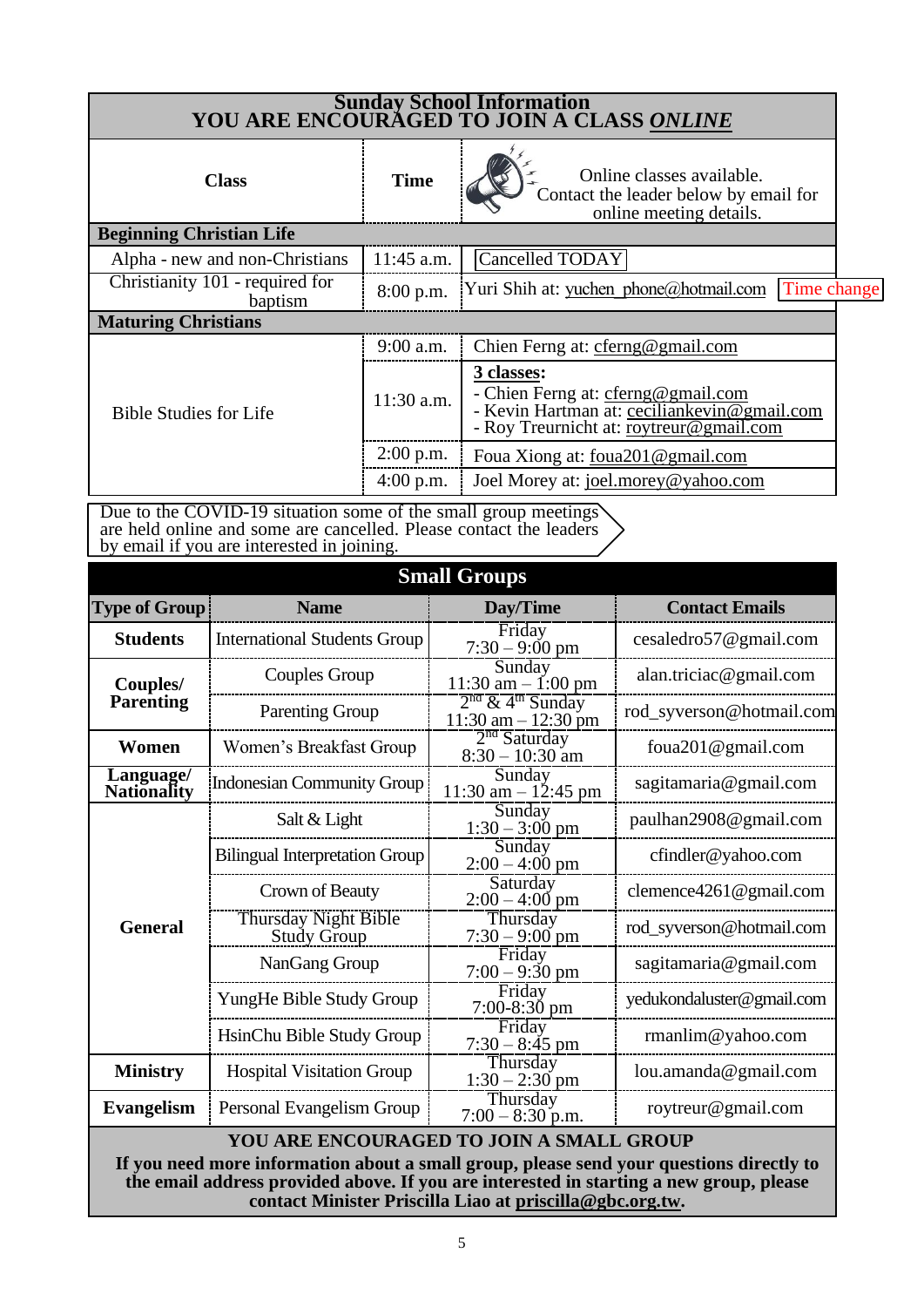| English Congregation Leagers                                                                                                                                                                                                                                                                                                                                                                                                                                                                                                                                                                                                                                                                                                                                                                                                                                                      |                       |  |                                                                                                                                                                                                                                                                                                                                                                                                                                                                                                                                            |                                                |                                                                                                                                                                                                                                                                                                                                                                                                                                                                                                                                                                                                                                                                             |  |  |
|-----------------------------------------------------------------------------------------------------------------------------------------------------------------------------------------------------------------------------------------------------------------------------------------------------------------------------------------------------------------------------------------------------------------------------------------------------------------------------------------------------------------------------------------------------------------------------------------------------------------------------------------------------------------------------------------------------------------------------------------------------------------------------------------------------------------------------------------------------------------------------------|-----------------------|--|--------------------------------------------------------------------------------------------------------------------------------------------------------------------------------------------------------------------------------------------------------------------------------------------------------------------------------------------------------------------------------------------------------------------------------------------------------------------------------------------------------------------------------------------|------------------------------------------------|-----------------------------------------------------------------------------------------------------------------------------------------------------------------------------------------------------------------------------------------------------------------------------------------------------------------------------------------------------------------------------------------------------------------------------------------------------------------------------------------------------------------------------------------------------------------------------------------------------------------------------------------------------------------------------|--|--|
| English Pastor: Nick Brideson<br>Minister Priscilla Liao<br><b>Pastor Nick Brideson</b>                                                                                                                                                                                                                                                                                                                                                                                                                                                                                                                                                                                                                                                                                                                                                                                           |                       |  |                                                                                                                                                                                                                                                                                                                                                                                                                                                                                                                                            | Minister Kevin Wang                            |                                                                                                                                                                                                                                                                                                                                                                                                                                                                                                                                                                                                                                                                             |  |  |
| <b>Adult Education</b><br>AM Worship<br>/Mission                                                                                                                                                                                                                                                                                                                                                                                                                                                                                                                                                                                                                                                                                                                                                                                                                                  |                       |  |                                                                                                                                                                                                                                                                                                                                                                                                                                                                                                                                            | Children's                                     | Youth/Fellowship<br>PM Worship                                                                                                                                                                                                                                                                                                                                                                                                                                                                                                                                                                                                                                              |  |  |
| <b>Adult Education</b><br><b>Morning Music</b><br>Cherrie Gow Lim<br>Nick Brideson<br>cvgow@yahoo.com<br>nick@gbc.org.tw<br><b>Morning Greeters</b><br><b>Foreign Mission:</b><br><b>Medical/Dental Team</b><br>Chien Ferng<br>cferng@gmail.com<br>Armand Lim<br>rmanlim@yahoo.com<br><b>Adult Choir</b><br><b>VBS</b> Team<br><b>Hand Bell Choir</b><br>Priscilla Liao<br>Juliet Jao<br>priscilla@gbc.org.tw<br>lenyinjao@gmail.com<br><b>Taiwan Mission:</b><br><b>Hallel Singers</b><br>Cherrie Gow Lim<br><b>TaiTung Team</b><br>Cherrie Gow Lim<br>cvgow@yahoo.com<br>cvgow@yahoo.com<br><b>Morning Fellowship Tea</b><br><b>Orphanage Ministry</b><br>Yuri Shih<br>Julie Chen<br>yuchen phone@hotmail.com priscilla@gbc.org.tw<br>yuling0914@gmail.com<br><b>Morning Multimedia</b><br><b>Evergreen Fellowship</b><br>Vicky Lin<br>Winnie Liang<br>wistlesliang@hotmail.com |                       |  | Education/Caring<br><b>Cryroom Children's</b><br><b>Care Ministry</b><br>Abby Tu<br>abbbytu@gmail.com<br><b>Preschool</b><br>Joanna Peng<br>Joanna1285@hotmail.com<br><b>AWANA Spark Group</b><br>Crystal Turner<br>elisayeh@yahoo.com<br><b>AWANA T&amp;T Group</b><br>Ming Lai<br>minglai88@gmail.com<br><b>Prayer Ministry</b><br>Priscilla Liao<br><b>Hospital Visitation</b><br>Amanda Lou<br>gbcmorningmedia@gmail.com lou.amanda@gmail.com<br><b>Small Groups</b><br>-Women<br>-General<br>-Ministry<br>-Nationality<br>-Evangelism |                                                | <b>Evening Music Team</b><br><b>Trinity Youth</b><br>Alex Chen /Renee Yang<br>(Grade 7 and above)<br>gbceworshipteam@gmail.com<br>Grant & Kirsten<br><b>Burgess</b><br><b>Evening Greeters</b><br>grantburgess@live.co.<br>Vicky Kuo<br>za<br>asiaglobe999@gmail.com<br><b>Mabuhay</b><br><b>Evening Multimedia</b><br>Fellowship<br><b>Jusak Tandean</b><br>Ava Zamora<br>jtandean@yahoo.com<br>avazam@yahoo.com<br><b>Evening Tea / Baptism</b><br><b>Small Groups</b><br><b>Celebration Fellowship</b><br>-Youth<br>Michelle Cheng<br>-Students<br>yealincheng@yahoo.com<br>-Couples<br><b>Baptism Support</b><br>-Parenting<br>Aline Kao<br>-Family<br>aline@gbc.org.tw |  |  |
| <b>Secretarial staff:</b><br>SueJenny Hsu<br>Stella Chen (part-time)<br>suejenny@gbc.org.tw<br>stella@gbc.org.tw                                                                                                                                                                                                                                                                                                                                                                                                                                                                                                                                                                                                                                                                                                                                                                  |                       |  |                                                                                                                                                                                                                                                                                                                                                                                                                                                                                                                                            | Deacon<br>Michael Huang<br>mhuang500@yahoo.com | <b>Alternate Deacon</b><br>Armand Lim<br>rmanlim@yahoo.com                                                                                                                                                                                                                                                                                                                                                                                                                                                                                                                                                                                                                  |  |  |
|                                                                                                                                                                                                                                                                                                                                                                                                                                                                                                                                                                                                                                                                                                                                                                                                                                                                                   |                       |  |                                                                                                                                                                                                                                                                                                                                                                                                                                                                                                                                            |                                                | <b>English Congregation Participation &amp; GBC Staff Information</b>                                                                                                                                                                                                                                                                                                                                                                                                                                                                                                                                                                                                       |  |  |
| 2020.04.12                                                                                                                                                                                                                                                                                                                                                                                                                                                                                                                                                                                                                                                                                                                                                                                                                                                                        |                       |  |                                                                                                                                                                                                                                                                                                                                                                                                                                                                                                                                            | <b>Attendance *Offerings</b>                   | <b>GBC Staff Contacts</b>                                                                                                                                                                                                                                                                                                                                                                                                                                                                                                                                                                                                                                                   |  |  |
| Online Service - online weekly views                                                                                                                                                                                                                                                                                                                                                                                                                                                                                                                                                                                                                                                                                                                                                                                                                                              |                       |  | 1,169                                                                                                                                                                                                                                                                                                                                                                                                                                                                                                                                      | 289,100                                        | <b>Peter Wu</b><br><b>Senior Pastor</b>                                                                                                                                                                                                                                                                                                                                                                                                                                                                                                                                                                                                                                     |  |  |
| <b>Morning Service</b>                                                                                                                                                                                                                                                                                                                                                                                                                                                                                                                                                                                                                                                                                                                                                                                                                                                            |                       |  |                                                                                                                                                                                                                                                                                                                                                                                                                                                                                                                                            |                                                | <b>David Kong</b><br>Assistant Senior Pastor                                                                                                                                                                                                                                                                                                                                                                                                                                                                                                                                                                                                                                |  |  |
| <b>Children Service</b>                                                                                                                                                                                                                                                                                                                                                                                                                                                                                                                                                                                                                                                                                                                                                                                                                                                           |                       |  |                                                                                                                                                                                                                                                                                                                                                                                                                                                                                                                                            | .                                              | <b>Hsiao Yen Shen</b><br>Director of Administration Office                                                                                                                                                                                                                                                                                                                                                                                                                                                                                                                                                                                                                  |  |  |
| <b>Evening Service</b>                                                                                                                                                                                                                                                                                                                                                                                                                                                                                                                                                                                                                                                                                                                                                                                                                                                            |                       |  |                                                                                                                                                                                                                                                                                                                                                                                                                                                                                                                                            |                                                | $(02)$ 2362-5321 #113                                                                                                                                                                                                                                                                                                                                                                                                                                                                                                                                                                                                                                                       |  |  |
| <b>Wednesday Prayer Meeting (online)</b>                                                                                                                                                                                                                                                                                                                                                                                                                                                                                                                                                                                                                                                                                                                                                                                                                                          |                       |  | 25                                                                                                                                                                                                                                                                                                                                                                                                                                                                                                                                         | .                                              | <b>GBC English Staff Contacts</b><br><b>Nick Brideson</b>                                                                                                                                                                                                                                                                                                                                                                                                                                                                                                                                                                                                                   |  |  |
|                                                                                                                                                                                                                                                                                                                                                                                                                                                                                                                                                                                                                                                                                                                                                                                                                                                                                   | Preschool             |  |                                                                                                                                                                                                                                                                                                                                                                                                                                                                                                                                            | .                                              | <b>English Pastor</b><br>nick@gbc.org.tw                                                                                                                                                                                                                                                                                                                                                                                                                                                                                                                                                                                                                                    |  |  |
| Sunday<br>School                                                                                                                                                                                                                                                                                                                                                                                                                                                                                                                                                                                                                                                                                                                                                                                                                                                                  | Children              |  |                                                                                                                                                                                                                                                                                                                                                                                                                                                                                                                                            | .                                              | Priscilla Liao                                                                                                                                                                                                                                                                                                                                                                                                                                                                                                                                                                                                                                                              |  |  |
| Classes                                                                                                                                                                                                                                                                                                                                                                                                                                                                                                                                                                                                                                                                                                                                                                                                                                                                           | Youth                 |  | .                                                                                                                                                                                                                                                                                                                                                                                                                                                                                                                                          | .                                              | <b>English Minister</b><br>priscilla@gbc.org.tw                                                                                                                                                                                                                                                                                                                                                                                                                                                                                                                                                                                                                             |  |  |
|                                                                                                                                                                                                                                                                                                                                                                                                                                                                                                                                                                                                                                                                                                                                                                                                                                                                                   | Adult (online)        |  | 50                                                                                                                                                                                                                                                                                                                                                                                                                                                                                                                                         | .                                              | <b>Kevin Wang</b><br>English Minister                                                                                                                                                                                                                                                                                                                                                                                                                                                                                                                                                                                                                                       |  |  |
| Small Groups (online)                                                                                                                                                                                                                                                                                                                                                                                                                                                                                                                                                                                                                                                                                                                                                                                                                                                             |                       |  | 50                                                                                                                                                                                                                                                                                                                                                                                                                                                                                                                                         | .                                              | $\overline{\text{kevin}}$ @gbc.org.tw                                                                                                                                                                                                                                                                                                                                                                                                                                                                                                                                                                                                                                       |  |  |
|                                                                                                                                                                                                                                                                                                                                                                                                                                                                                                                                                                                                                                                                                                                                                                                                                                                                                   | Choir                 |  |                                                                                                                                                                                                                                                                                                                                                                                                                                                                                                                                            | .                                              | <b>SueJenny Hsu</b><br><b>English Secretary</b>                                                                                                                                                                                                                                                                                                                                                                                                                                                                                                                                                                                                                             |  |  |
| Music                                                                                                                                                                                                                                                                                                                                                                                                                                                                                                                                                                                                                                                                                                                                                                                                                                                                             | <b>Hallel Singers</b> |  | 9                                                                                                                                                                                                                                                                                                                                                                                                                                                                                                                                          | .                                              | suejenny@gbc.org.tw<br>(02) 2362-5321 #136                                                                                                                                                                                                                                                                                                                                                                                                                                                                                                                                                                                                                                  |  |  |
|                                                                                                                                                                                                                                                                                                                                                                                                                                                                                                                                                                                                                                                                                                                                                                                                                                                                                   | Handbell              |  |                                                                                                                                                                                                                                                                                                                                                                                                                                                                                                                                            | .                                              | <b>Stella Chen</b><br>Part-time Secretary                                                                                                                                                                                                                                                                                                                                                                                                                                                                                                                                                                                                                                   |  |  |
| Mabuhay Fellowship                                                                                                                                                                                                                                                                                                                                                                                                                                                                                                                                                                                                                                                                                                                                                                                                                                                                |                       |  |                                                                                                                                                                                                                                                                                                                                                                                                                                                                                                                                            |                                                | stella@gbc.org.tw<br>(02) 2362-5321 #132                                                                                                                                                                                                                                                                                                                                                                                                                                                                                                                                                                                                                                    |  |  |
|                                                                                                                                                                                                                                                                                                                                                                                                                                                                                                                                                                                                                                                                                                                                                                                                                                                                                   |                       |  |                                                                                                                                                                                                                                                                                                                                                                                                                                                                                                                                            |                                                | * These offerings are from online donations (credit cards, checks, Post Office credits, etc.)                                                                                                                                                                                                                                                                                                                                                                                                                                                                                                                                                                               |  |  |
| $\sim$ For information on other GBC participation and staff, see Chinese bulletin $\sim$                                                                                                                                                                                                                                                                                                                                                                                                                                                                                                                                                                                                                                                                                                                                                                                          |                       |  |                                                                                                                                                                                                                                                                                                                                                                                                                                                                                                                                            |                                                |                                                                                                                                                                                                                                                                                                                                                                                                                                                                                                                                                                                                                                                                             |  |  |

# **English Congregation Leaders**